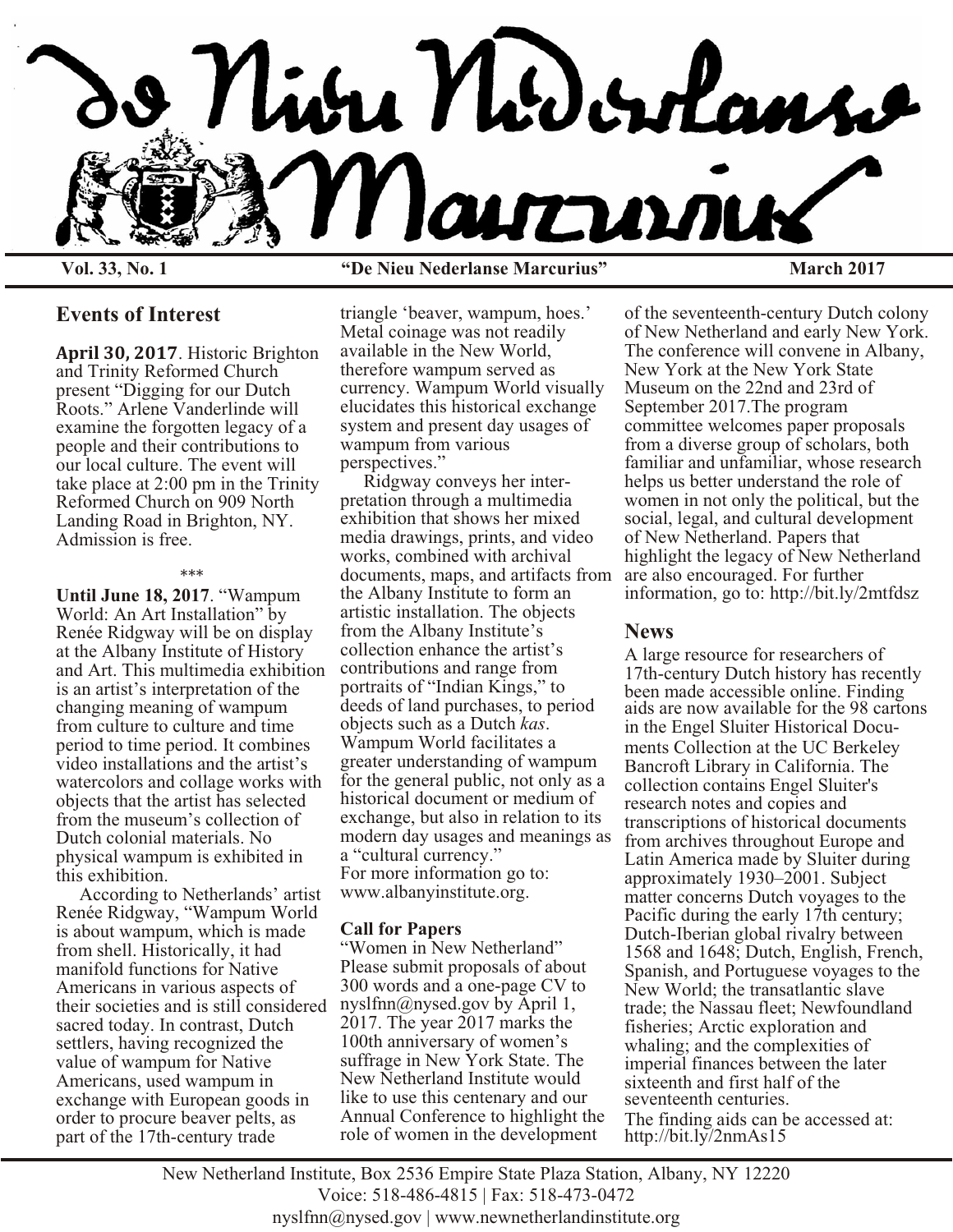#### **\*\*\***

Seguine Manee Homestead, which was built following approval of a land grant by Director General Stuyvesant in 1661, and is one of the oldest buildings in New York City, is no longer in danger of demolition. To read more about it, go to: http://bit.ly/2naUpKY

### **Publications**

In *Who Should Rule at Home* Joyce D. Goodfriend argues that the highranking gentlemen who figure so prominently in most accounts of New York City's evolution from 1664, when the English captured the small Dutch outpost of New Amsterdam, to the eve of American independence in 1776, were far from invincible, and that the degree of cultural power they held has been exaggerated. The urban elite experienced challenges to its cultural authority at different times, from different groups, and in a variety of settings.

 Goodfriend illuminates the conflicts that pitted the privileged few against the socially anonymous many who mobilized their modest resources to creatively resist domination. Critics of orthodox religious practice took to heart the message of spiritual rebirth brought to New York City by the famed evangelist George Whitefield and were empowered to make independent religious choices. Wives deserted husbands and took charge of their own futures. Indentured servants complained or simply ran away. Enslaved women and men carved out spaces where they could control their own lives and salvage their dignity. Impoverished individuals, including prostitutes, chose not to bow to the dictates of the elite, even though it meant being cut off from the sources of charity. Among those who confronted the elite were descendants of the early Dutch settlers; by clinging to their native language and traditional faith they

preserved a crucial sense of autonomy.

 For more information go to: www. cornellpress.cornell.edu.

#### \*\*\*

*The Spirit of the Half Moon* is a coffeetable-style book, celebrating a ship full of stories and a single adventurous spirit.

 The story begins in 1609 and the newly found evidence of the acquisition by the Dutch East India Company of the *Halve Maen*, the famous ship that enabled Henry Hudson's voyage of discovery, the voyage that would set in motion the settlement of New Netherland and ultimately the United States of America.

Following in the footsteps of Hendrick Willemsz, who in 1659 migrated to this new country and carried the Spirit with him, we can feel the continuum of history. The symbolic role the *Halve Maen* had been playing in this history was emphasized when in 1909 the Dutch government chose to build a replica of the ship to express the longlasting ties that bind the Netherlands included)! For more information: and the United States. The renewed Spirit was central to the Tricentennial Celebrations of Hudson's voyage in 1909. In 1989 the Spirit was revived by Dr. Andrew Hendricks, a descendant of the 1659 settler. He founded the New Netherland Museum for which he undertook to build a new replica of the *Halve Maen*, this time called the *Half Moon.* From laying the keel through its construction and final launch, the slow recreation of the Spirit is illustrated.

 For the next 25 years the ship carried out its fundamental educational tasks. The book vividly describes how the *Half Moon* carried the Spirit from North Carolina to Nova Scotia and from the Hudson Valley to the Great Lakes, fulfilling its mission of underscoring the Dutch contribution to the American way of life.

 Crewed by teenage students and enthusiastic volunteers, led by professional captains and bosuns, the *Half Moon* also played an unexpected but essential role in shaping characters, forming bonds and learning teamwork. These experiences are described and illustrated extensively as well as they are profoundly integrated in the *Spirit of the Half Moon*.

 In 2009 the ship was proudly central to the Quadricentennial Celebrations and its importance was endorsed by the visit on board of the Dutch royal couple. The Half Moon had sailed her own adventurous voyages of discovery and forged her own maritime history. The book concludes with the voyage of the ship to the country of its famous ancestor, the Netherlands. Now Dutch people can discover and experience the Spirit of the *Half Moon*.

 As a reward for your adventurous Spirit, each book contains a 1 out of 250 chance to visit our museum ship in the Netherlands (airfare, accommodation and tours emporiumofnewnetherland museum.org/

#### **\*\*\***

*Set in Stone: Creating and Commemorating a Hudson Valley Culture* by Kenneth Shefsiek challenges the belief that the Walloons and the Dutch of the Hudson Valley were cultural preservationists who resisted English culture.

 In 1678 seven French-speaking Protestant families established the village of New Paltz in the Hudson River Valley of New York. Life on the edge of European settlement presented many challenges, but a particular challenge for these ethnic Walloon families, originally from the southern Spanish Netherlands, was that they lived in a Dutch cultural region in an English colony. In *Set in Stone,* Kenneth Shefsiek explores how the founders and their descendants reacted to and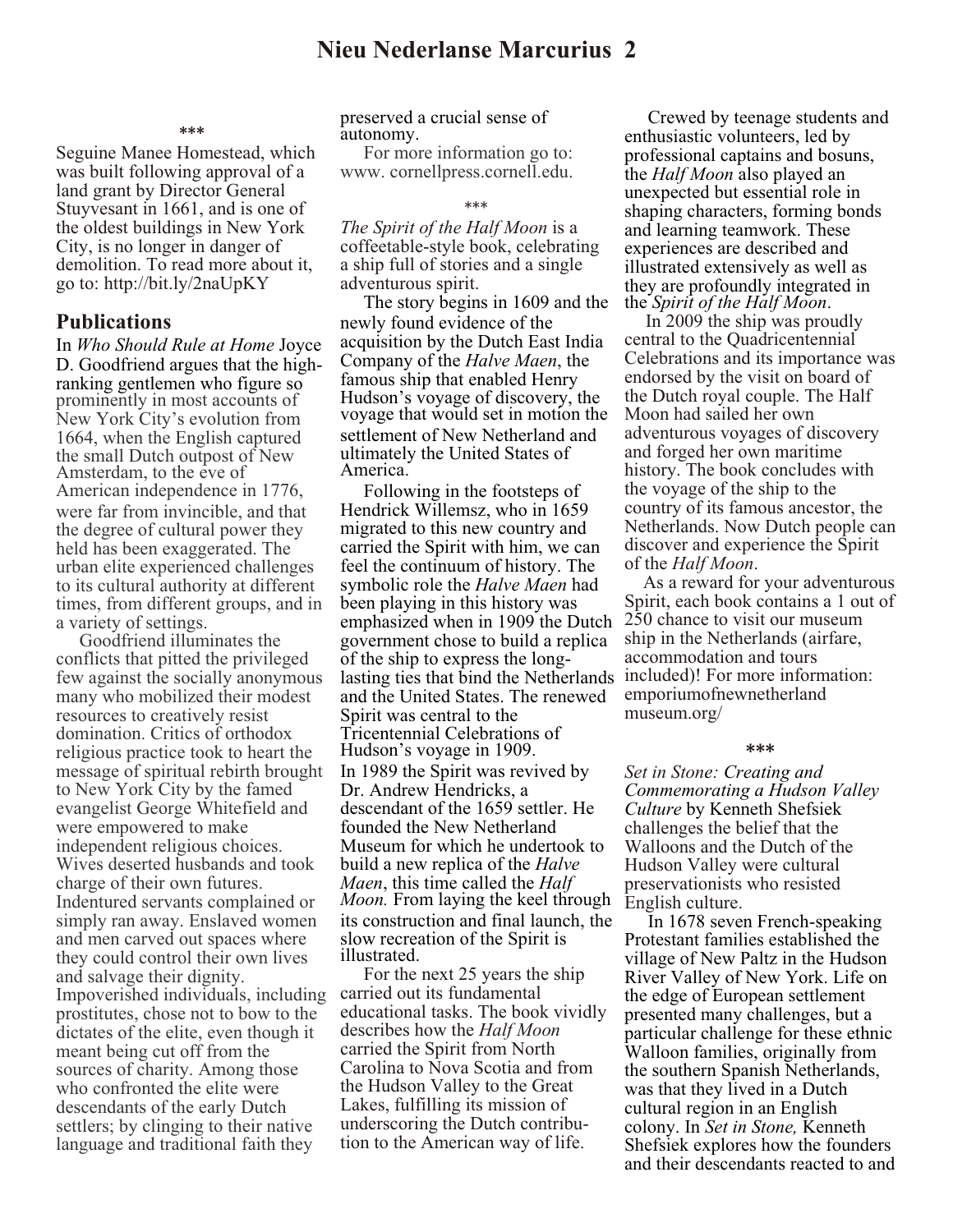perpetuated this multiethnic cultural environment for generations.

 As the founding families controlled their town economically and politically, they creatively and selectively blended the cultures available to them. They allowed their Walloon culture to slip away early in the village's history, but they continued to combine Dutch and English cultures for more than 150 years. When they finally abandoned the last vestiges of Dutch culture in the early nineteenth century, they did so just as descendants of English colonists began to claim that the national commitment to liberty and freedom was grounded in the nation's English heritage. Not willing to be marginalized, descendants of the New Paltz Walloons constructed an alternative national narrative, placing their ancestors at the very center of the American story. Published by SUNY Press, 2017.

### **NNI News**

Alice P. Kenney Award: Applications are due April 1, 2017. This grant now enables the Institute to award an annual prize of \$5,000 to an individual or group that has made a significant contribution to colonial Dutch studies and/or has encouraged understanding of the significance of the Dutch colonial experience in North America by research, teaching, writing, speaking, or in other ways. For more information: bit.ly/1Vfv8IX

\*\*\*

Nine episodes of our podcast "New Netherland *Praatjes*," hosted by Russell Shorto are now available on our site with several more planned: Charles Gehring, James Bradley, Len Tantillo, Susanah Romney, Jeroen Dewulf, Janny Venema, Dennis Maika, Heidi Hill, and Paul Huey. After listening, please take our survey to let us know what you think. Go to: http://bit.ly/2mP214T

The 30th Annual Meeting of the New Netherland Institute will be held on Friday, May 19th at the University Club in Albany with a reception beginning at 5:30 pm followed by a business meeting, the Alice P. Kenney Memorial Award presentation, and a talk by Deborah Hamer, PhD, the 2016 Hendricks Award recipient for her 2014 dissertation "Creating an Orderly Society: The Regulation of Marriage and Sex in the Dutch Atlantic World, 1621–1674."

#### \*\*\*

Clague and Carol Van Slyke Article Prize: Applications due April 1, 2017.The New Netherland Institute now offers an annual \$1000 prize for the best published article relating to the Dutch colonial experience in the Atlantic world, with a special sensitivity to New Netherland or its legacy. Articles must be written in English and be published for the first time no earlier than three calendar years before the deadline, e.g. no earlier than 2014 for the 2017 prize. For information, go to: http://bit.ly/ 2m0QWPm

\*\*\*

NNI/NNRC Student Scholar in Residence Research Grant: Applications due May 15, 2017. The grant covers a period of up to three months in residence and provides a stipend of \$5,000. A time frame for fulfilling the grant requirements will be established in consultation with the Director of NNRC. No housing, travel funds, or health insurance are provided. Scholars beyond the undergraduate level and actively working on a thesis, dissertation, or scholarly article are invited to apply. Research must be conducted at the New Netherland Research Center, New York State Library, and the New York State Archives, Albany, NY, in the field of New Netherland history and the Dutch Atlantic world, using the Records of New Netherland. More information: bit.ly/22p7yLO

**\*\*\***

Like all non-profits, The New Netherland Institute depends upon the generosity of its members and friends for financial support in order to continue to advance knowledge of the role of the Dutch in the Atlantic world. While annual gifts are always most welcome, there are several other ways to support NNI. For example, consider naming NNI as a beneficiary of your estate. This can be accomplished by a bequest in your will or a directive to your trustee wherein you donate cash or stocks to NNI as either a percentage of the whole or a defined amount. Your attorney can supply the appropriate language. Or you can designate NNI as a primary or secondary beneficiary of an insurance policy or an IRA. Again, a specified amount or a percentage is appropriate. And if you are mandated to take a RMD from your IRA, you can direct the custodian to send a specified amount to NNI; by so doing, you reduce your tax liability by the same amount as long as the custodian, rather than you, executes the directive. Moreover, you can do so every year if you wish. As in all cases involving distribution of assets, you should consult your tax adviser before acting. Thank you for your support of the New Netherland Institute.

**SAVE THE DATE**: A public program by the New Netherland Institute will be held in Hartford, CT June 9–10, 2017. Sponsored by the New Netherland Institute and the New Netherland Research Center, speakers will explore what were the Dutch doing in America in the seventeenth century, and why didn't we learn this vital piece of our history in school? Russell Shorto will give the keynote address and other speakers will include Charles Gehring, Janny Venema, Len Tantillo, and Stephen McErleane. Local historians will also be invited to speak.